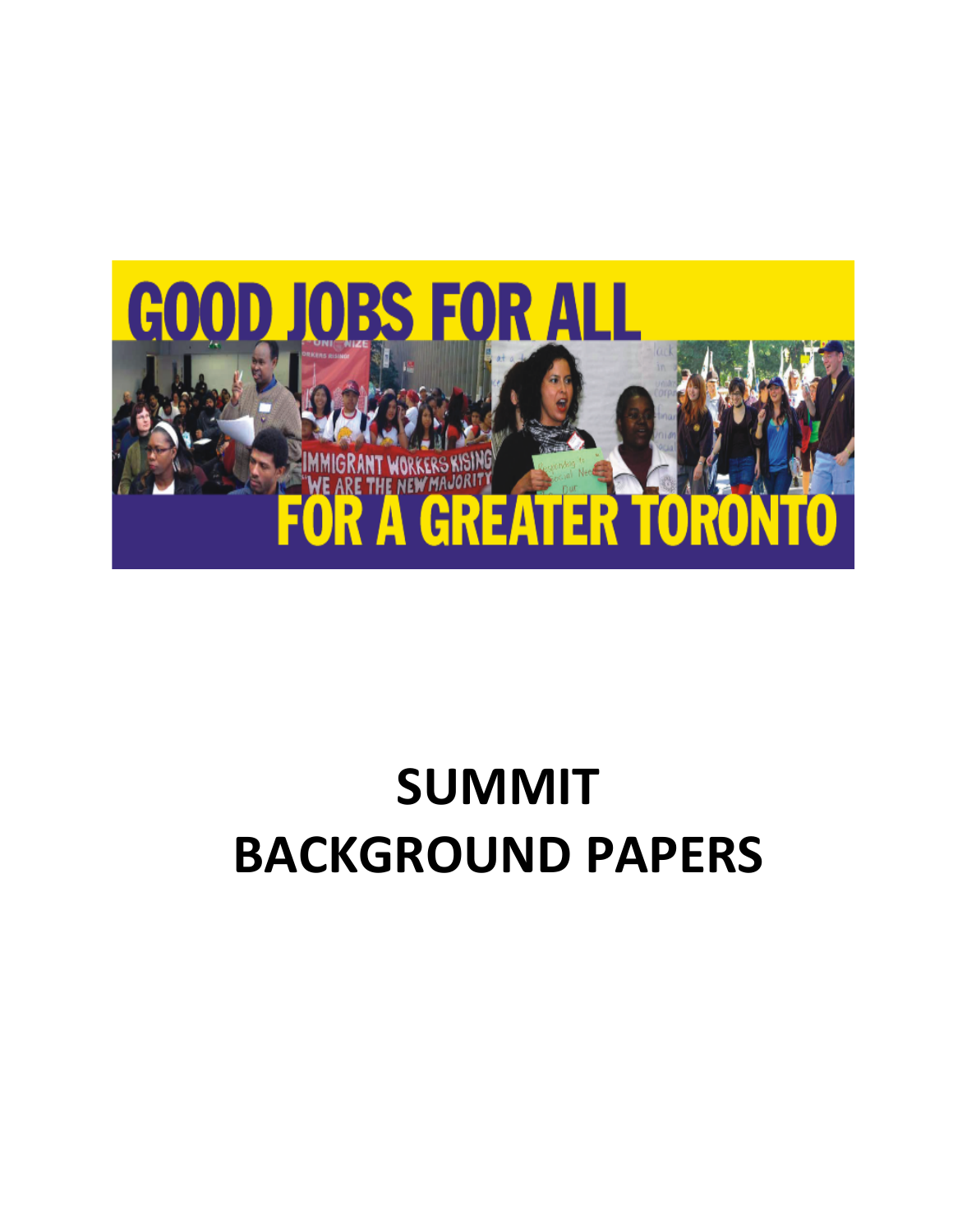# INEQUALITY CALLS FOR SOLUTIONS

#### By: Armine Yalnizyan

There's a lot of people worrying about poverty these days, and for good reason.

After 10 years of economic boom, contract and temporary jobs are more readily found by job-seekers than permanent employment. Almost 4 in 10 jobs are impermanent and part‐time forms of work, and temp jobs have grown the most rapidly in the past decade. Half of all workers in the service sector, which provides 76% of all Canadian jobs, work for less than \$10 an hour. Wages are stubbornly stagnant for most workers.

With incomes stuck in neutral for most workers and the costs of living soaring, affordable housing is increasingly hard to find in big and small cities alike. The fact that housing is not optional means that almost three‐quarters of a million people use foodbanks every month, half of them households with children. That's almost double the usage in 1989, and up 8% since 1997. Even more households just do without.

If this is the landscape after a decade of remarkable economy prosperity, what happens when the bad times hit?

Poverty has dropped over the last decade because unemployment is at a 33 year low. When the jobs are there, people take them. But poverty rates are high in historic terms. And poverty has not become more "equal opportunity" – visible minorities, newcomers, aboriginals, the disabled and single mothers continue to have the highest rates of poverty.

You don't need to be in one of these groups to feel the pinch of these troubled times. A growing number of Canadian households are struggling to meet the rising costs of the basics – shelter, food and transit ‐ and still put aside a little for the big things in life, like a home, their children's education, or their retirement. Even before a recession has hit the real economy, the roller coaster of the financial markets threaten to vapourize whatever hard‐fought savings you've made.

We are heading into an economic slowdown in sad shape. At the peak of the fall-out from the worst recession since the 1930s, in 1984, the average Canadian household held debts worth about 70 cents on every dollar of income. Then, as now, mortgage debt made up the lion's share of this story, at roughly 62% of all debt households carry. But today Canadian households owe \$1.27 for every dollar they bring home. We've gone from being a nation of savers to a nation of nail‐biters.

This could all be yesterday's bad dream if better jobs start popping up like mushrooms on the job market. Or if income supports for those without work – or enough work – addressed the realities of paying the bills today. Or if we had policies geared to guaranteeing ensuring all Canadians had access to affordable basics like housing, education, and health care.

But that won't happen until we face up to the effects of growing inequality that has emerged in our landscape over time. This trend effects more than just paycheques and pocketbooks. It colours our view of who is entitled to what, why it is "natural" for some to have and expect more, and for others to have not and not expect more.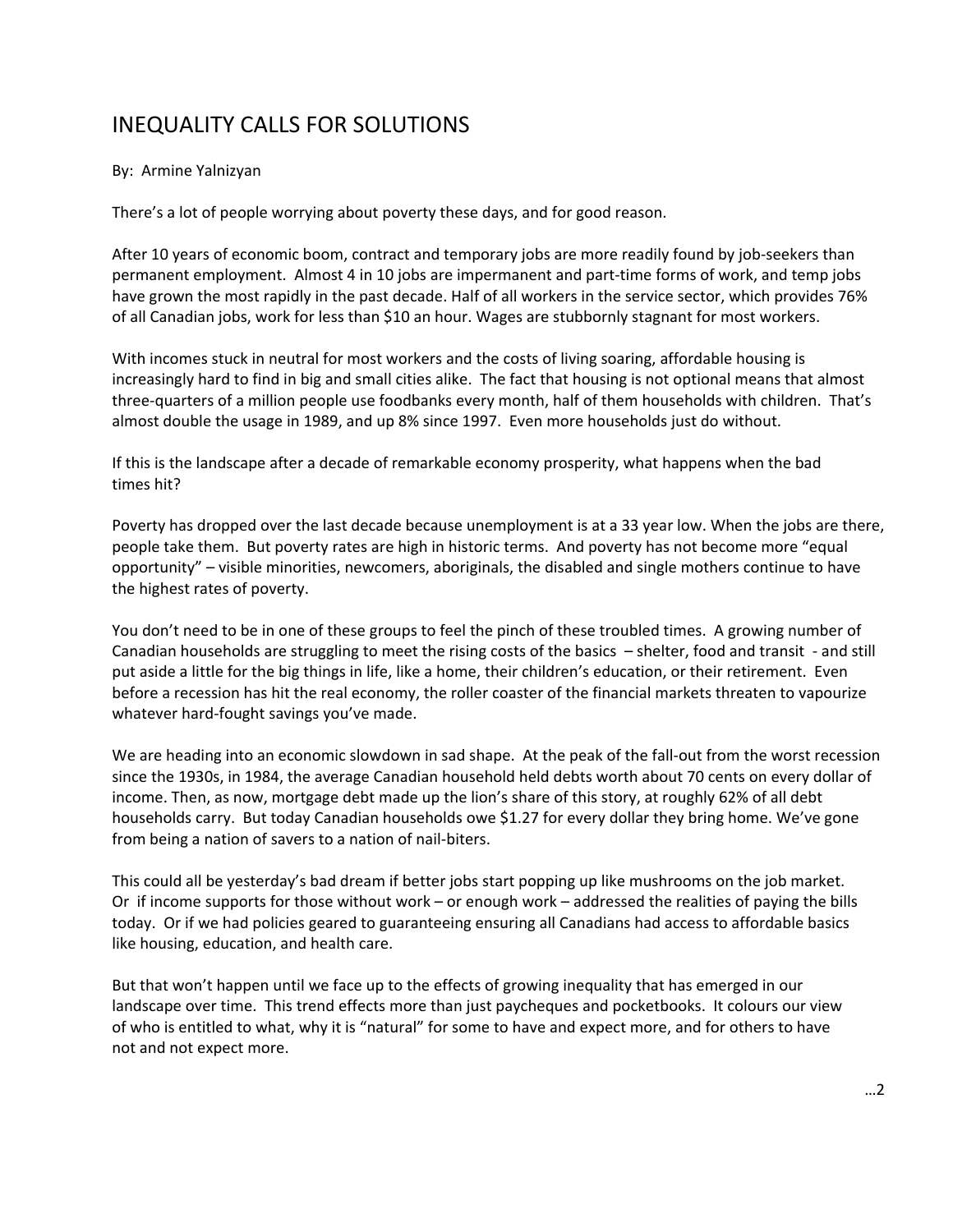The spectacular job creation juggernaut of the last decade in Canada has not translated to widespread income gains because so many of the emerging new jobs are in the bottom half of the pay scale. Far fewer jobs are being created in the middle, and hardly any at the top. It's just that those who are in these jobs are making more, lots more.

It's now common knowledge that most of the economic gains of this period of expansion have gone to those at the top. The mathematics of tax cuts – at least the kind introduced over the past ten years – means that the lion's share of these hundreds of billions of dollars have also ended up in more affluent pockets. That has produced a pile of already quite comfortable people who now have lots more disposable cash.

The primary effect of this windfall in the household incomes of some is to drive up the costs of housing for all, as people with the means enter bidding wars to get into the house and neighbourhood of their dreams. The ripple effect of this competition for the best results in the ratcheting up of prices throughout the housing market.

Think nothing can be done? Lots *is* being done, in cities and provinces all over this country. Governments everywhere are concerned about how to tackle poverty in a systemic, comprehensive way. They see the writing on the wall, and are looking for doable, meaningful steps to take.

You could start by setting terms on what is an acceptable, liveable wage, instead of just a minimum wage. Tackling the growth of temp work, and enforcing employment standards would be another . Or perhaps ease up the costs of getting a leg up on the competition, by investing in education, from pre‐schoolers to life‐long learners. But any of that would require government intervention, something Canadian governments have been stepping back from in the past couple of decades. Until now.

The events of the past few months south of the border have brought home to roost the reality that governments are not always the problem, and markets aren't always the solution. Governments are the *only* players in the mix that are equipped with the tools to help society achieve balance and justice, not just economic growth. We need governments to act, in the interests of ordinary citizens, not just businesses. And there has never been a better time for governments to act.

Armine Yalnizyan is a senior economist with the Canadian Centre for Policy Alternatives.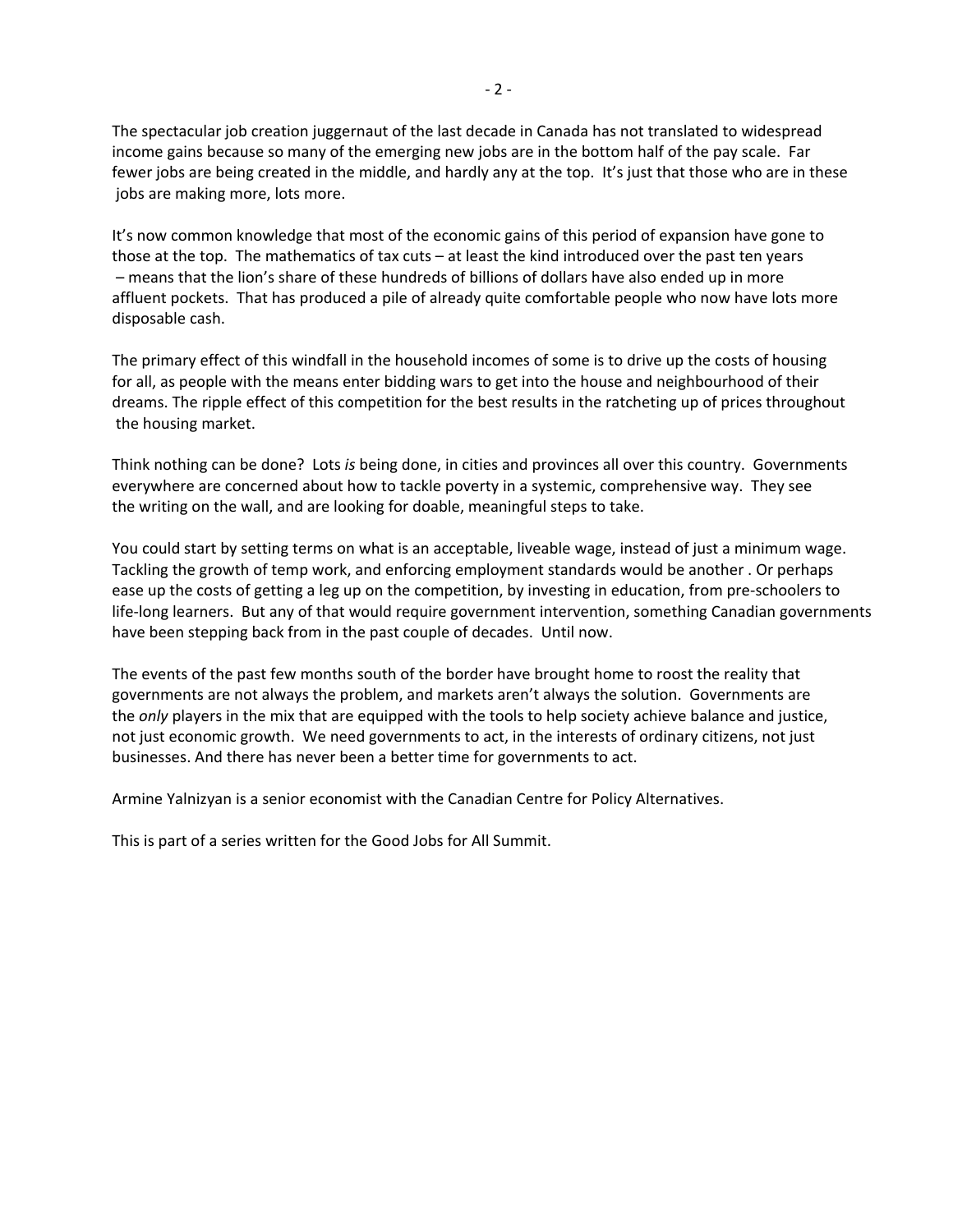## WHERE DO GOOD JOBS COME FROM

## By: Jim Stanford

How does a region or country create more "good" jobs, in order to support higher overall standards of work, productivity, and incomes? Canada's record on this score is slipping. And this contributes to both our poor standing in international productivity and innovation rankings, and to growing inequality between rich and poor.

The problems in Canada's automotive sector are a high‐profile example of a much larger problem. The average auto assembly worker produces \$300,000 worth of value‐added per year – several times the productivity of other jobs. Consequently, auto jobs pay higher incomes: \$65,000 per year on average, enough to comfortably support a family. The exports, the supply chain linkages, and the technological intensity of auto jobs generate spin-off benefits that extend far into other sectors.

Now, however, this traditional pillar of our prosperity is in crisis. 35,000 auto jobs have disappeared since 2001. For a while, those lost auto jobs were seemingly "replaced" by other industries (although with Canada entering recession, total employment is now declining). But most of those offsetting jobs don't remotely match auto jobs in terms of productivity and income.

This highlights a very important, but poorly understood, distinction between two broad categories in our economy. What economists call "tradeable" industries are those which aim to penetrate export markets, selling to far-flung customers. Examples of tradeable industries include agriculture, resources, most manufacturing, tourism, and some specialized high‐value services.

Non-tradeable" industries, on the other hand, are those that serve purely local customers. For physical or economic reasons, non-tradeable products cannot be transported and sold over long distances. Examples of non‐tradeable output include most services, very bulky or perishable manufactures, and construction.

The relationship between these two broad sectors is much like the structure of a building. Every building needs a foundation: a lasting, solid base to cement the whole structure in place. On top of that base, the higher floors can be erected. Those upper floors may ultimately make up most of the building. But without the base, they would collapse, and there would be nothing.

This analogy describes well the strategic importance of tradeable, or "base" industries. Every region needs a set of tradeable goods and services to justify why production (and indeed human settlement) is feasible there, in the first place. Those base industries then support a multiplied number of jobs in non-tradeables. Most jobs in society are in non-tradeable sectors - but without successful base industries, most of those jobs would not exist.

This relationship is clearest in a remote, one-industry community – like a northern mining town. Without the mine, the town wouldn't exist. Only a minority of people in the town actually work in the mine, but the whole town depends on it. For a province or country, the relationship is more complex (because there are usually several different base industries working at once). But without a foundation in those higher‐ productivity, tradeable industries, the economy cannot prosper.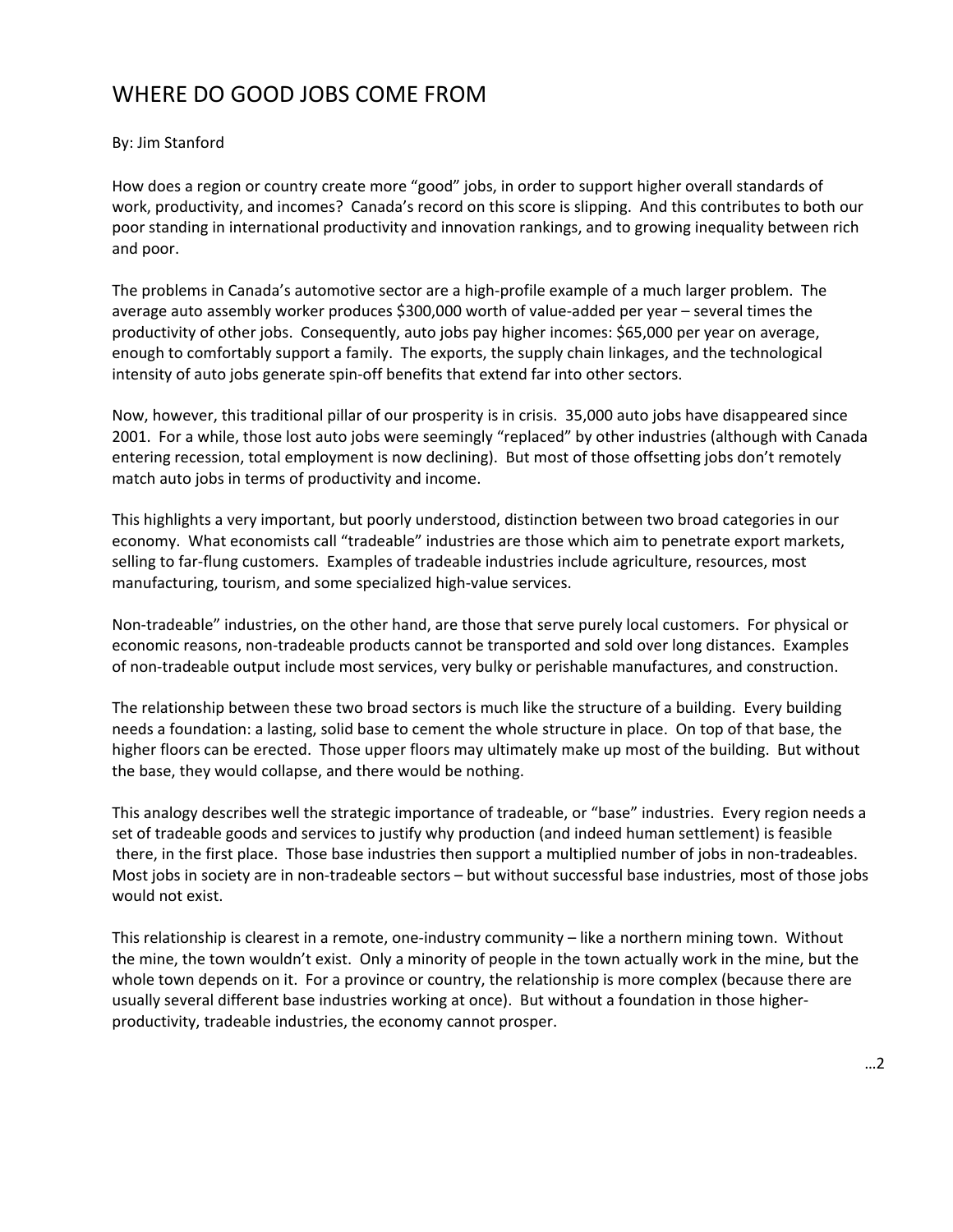This analysis suggests that we need a double‐barreled strategy to improve the quality of jobs, reflecting the very different circumstances of tradeable and non-tradeable industries. Normally, retail, hospitality, and similar jobs automatically spring up to serve domestic demand. Therefore, a country doesn't need to worry about attracting or stimulating a larger number of jobs in those sectors. In non-tradeables, then, our focus should be improving the *quality* of jobs – through measures like higher minimum wages and unionization.

In tradeable industries, however, every country or region must work pro‐actively to develop a healthy portfolio of base industries – ensuring a good foundation of high‐productivity, high‐wage jobs to support the rest of the economy. Many policy tools can be utilized in this effort, such as investment incentives, science and technology supports, trade interventions (like Buy Canadian policies), and improvements in human and physical infrastructure. The goal is not just to support particular high‐productivity facilities or industries. It is to reinforce the foundation on which the whole economy rests.

Working to expand and strengthen a region's portfolio of high‐value, tradeable industries, was commonly called "industrial policy." Today, however, since high‐value services (like culture, tourism, and finance) can play a similarly beneficial role, a better term is "sector strategies." The goal is to stimulate high‐value export-oriented industries, the spin-off benefits from which support incomes and jobs throughout the whole economy.

Taking pro‐active efforts to nurture targeted, high‐value sectors goes against the grain of the *laissez faire* ideology that's dominated economic policy in recent years – according to which government should just cut taxes and get out of the way. But international experience (in Europe, Asia, and even the U.S.), as well as Canada's own history, reinforce the core lesson: it's only when we deliberately target and support specific high-value tradeable sectors, that we can expand our share of high-productivity, high-wage jobs.

Without a return to more active sector strategies by our governments, therefore, our prosperity will continue to erode, and inequality will continue to grow. By default, Canada will fall back on the production and export of unprocessed natural resources as our primary base industry – reinforcing our status as a "hewer of wood and drawer of water."

A well‐rounded good jobs strategy requires a renewed emphasis on pro‐actively supporting investment and employment in high‐value, innovative "base" industries. In Ontario, it makes sense to build on our past high‐ tech successes – like auto and aerospace. But there are many other tradeable sectors (like green energy technology, life sciences, culture, public transit equipment, finance, and others) where we could also nurture world‐class, high‐value, export‐oriented industries.

It will never happen by itself, however. It will only happen if we make it happen.

Jim Stanford is economist with the Canadian Auto Workers, and the author of "Economics for Everyone" (Fernwood Books).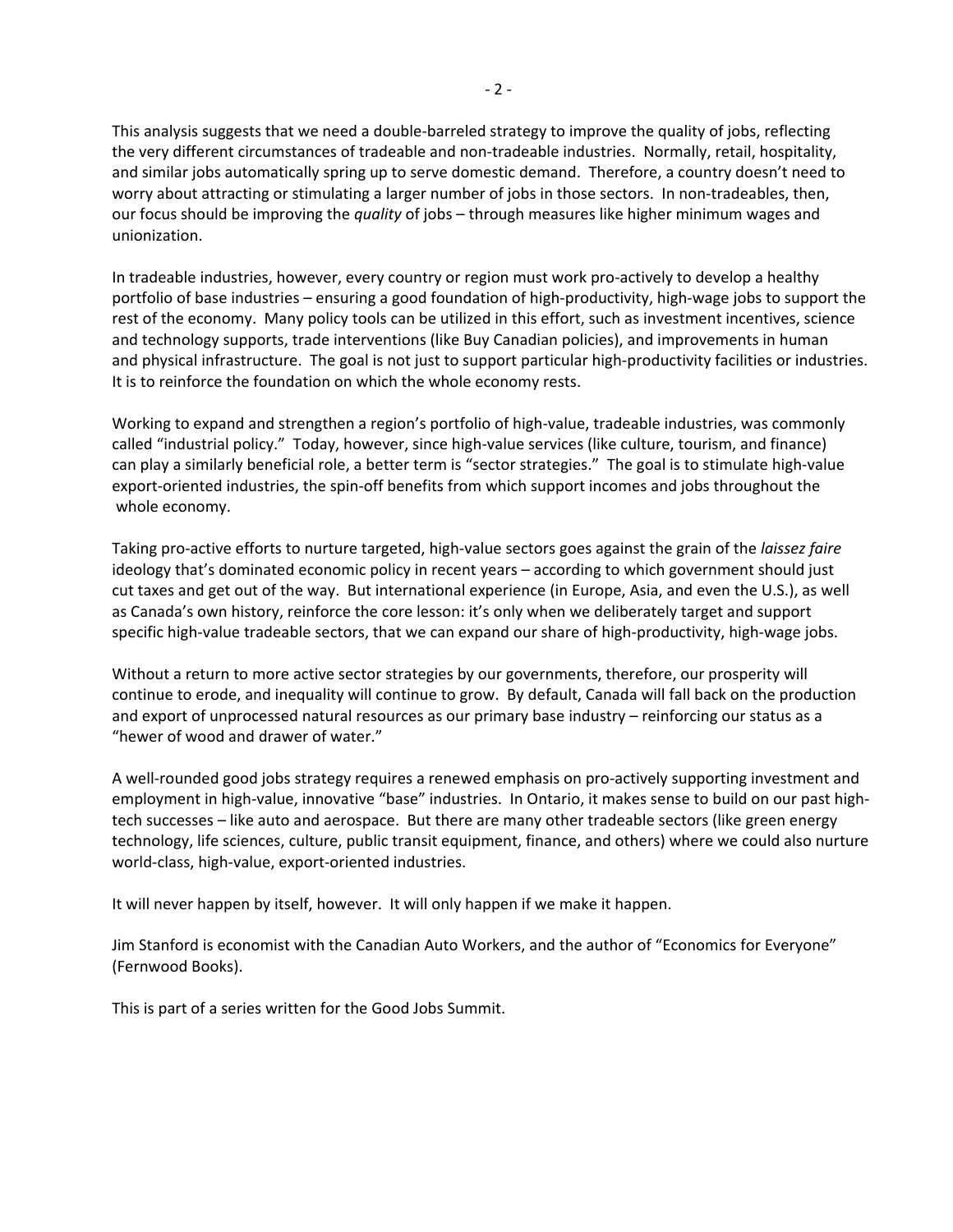## LET'S RAISE THE SOCIAL WAGE

By: D'Arcy Martin and Dominique Riviere

The people of Ontario need a raise… a raise in the social wage.

Free medical care, free education, public transit and other entitlements benefit us all, but are a matter of survival for people living in poverty. They constitute a *social wage*, a form of income that comes whether or not we receive the cash and benefits that accompany decent jobs. Raising the social wage means more than providing a "safety net" for people in poverty. It means ensuring that they have access to the mainstream of community life. Take the TTC's new "Transit City" initiative, for example. Although questions remain about fare levels and service disruptions, this service will curb the growing isolation of neighbourhoods just outside the downtown core, thereby sharing access to employment, education, health, social, and cultural services.

Across North America there have been campaigns for raising the minimum wage, and indeed for extending a living wage to all those who work. That's important in a GTA where a million people earn less than \$30,000 a year, most of them racialized and most of them women. The Ontario government plans to raise the minimum wage to \$10.25 by 2010, a worthwhile but insufficient step since it will still be nearly \$1 per hour below the poverty line. We need to widen the conversation to include the income provided by universal public services to all those who live in our communities.

This matters in an economy where there is little sharing to be found. Research on the "Growing Gap" by the Canadian Centre for Policy Alternatives shows that, in after-tax terms, the income gap is at a 30-year high. Moreover, Ryerson's Grace‐Edward Galabuzi has shown that racialized communities are three times more likely to be poor than others because of the challenges they face in the job market. As we head into an economic recession, this polarization will worsen unless governments step up to strengthen universal public services, and other specific supports that are targeted to those in poverty, but which benefit our society as a whole. Such initiatives will require political nerve. While the provincial government has promised a plan on poverty by the end of this year, it will be under pressure to short‐change it when the budget comes forward in early 2009.

Where is this pressure coming from? A steady drumbeat from conservative think tanks has maintained the message that all public deficits are bad, while all tax cuts that favour mostly the rich are good. Yet, has this neo‐liberal spell been broken by the most recent display of greed and corruption in our financial elites? Are our governments getting their nerve back? If so, then they need to pay serious attention to raising and sustaining the social wage. They might remember that a rising tide will lift all boats, or follow Barack Obama's commitment to "share the wealth". This would be a victory of enlightened self‐interest over narrow self‐interest. It will require increased spending, but that alone won't be sufficient. From our research in urban schooling, and changing patterns of work, the following recommendations can be derived. Both will help those in poverty, but are not specifically targeted to them.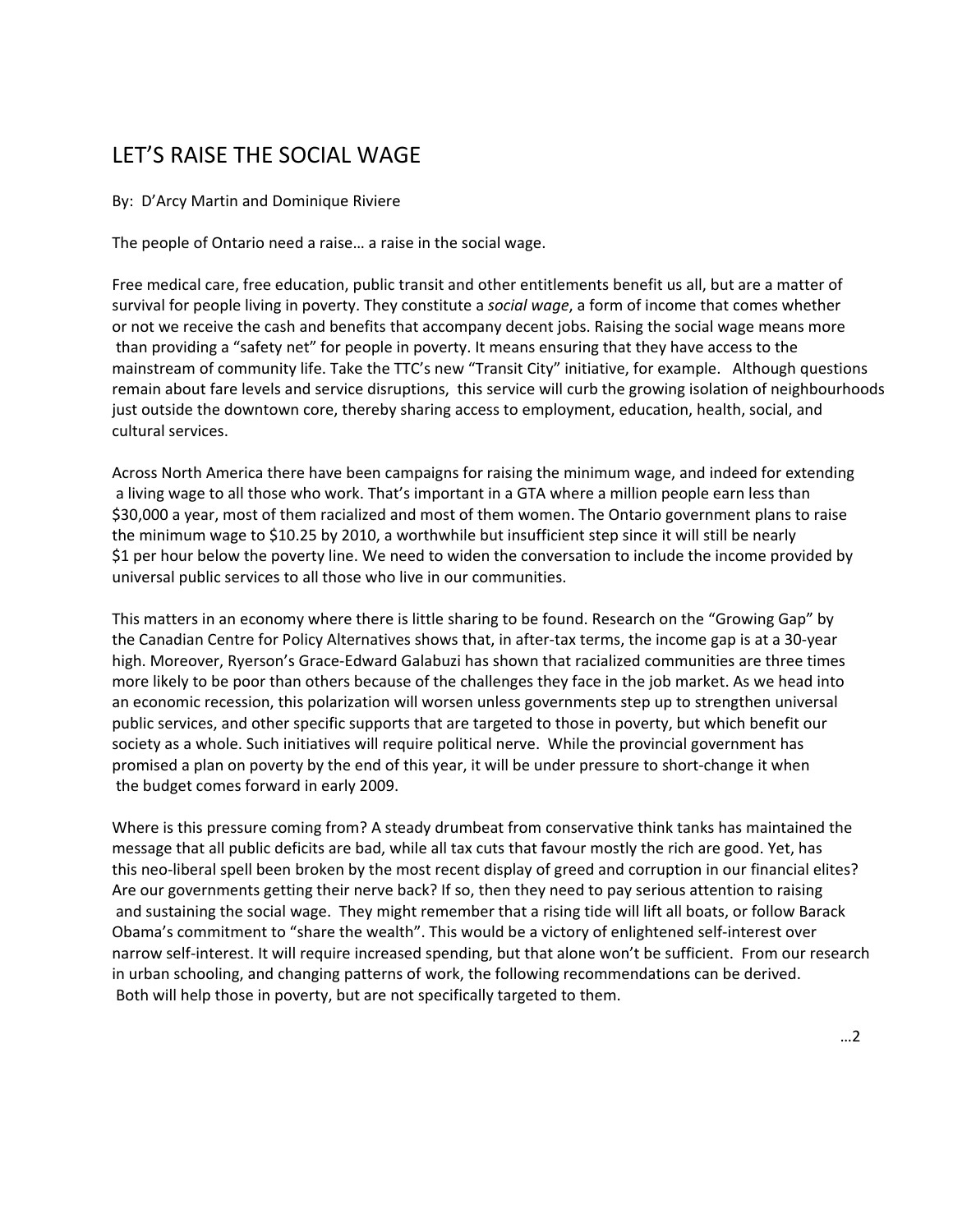#### *Medicare*

The recent series in the Star on aging has exposed the pattern of over-medication, under-staffing and institutional lethargy that so weaken the elderly. Importantly, the impacts are felt by all, although more harshly by those in poverty. Having public dental care and pharmaceutical care throughout the life course could be an investment in prevention of people's suffering in old age. The key here is that for‐profit operations not take over the process. In a recent paper circulated by Canadian Doctors for Medicare, Dr. Gordon Guyatt from McMaster University points out that the key issue is not whether we should allow hospitals, and other institutions such as cancer clinics, to go private. Most already operate privately, whether run by community boards or religious orders. The issue is whether public funding will move from such not‐for‐profit to for‐profit health care delivery. To widen the scope of the social wage in Canada around health would mean to have a public structure regulating the companies now making profits from dental equipment, from pharmaceuticals, from health insurance and so on, so that dentacare and pharmacare become entitlements rather than commodities.

#### *Public schooling*

Within Toronto and across the province, people are increasingly recognizing that public schools must become the hubs of their communities, and be provided with sufficient resources to perform that role. In 2006, the Toronto District School Board began its *Model Schools for Inner Cities* initiative, where select schools in some of the city's most underserved neighbourhoods received additional funding and resources to help support the academic and social success of students, their parents, and their families. These resources include parenting and family literacy centres, adult ESL/LINC programs, after school programs, hearing and vision screening for all residents, childcare for pre‐schoolers, and community kitchens. Indeed, *People for Education's* 2008 report on Ontario's urban and suburban schools indicate that *all* schools should be "model schools", so that they address the widening income gap between white people and people of colour, increases in child poverty, and increased youth disengagement and disenfranchisement.

The end of the last speculative binge in real estate and financial stocks across North America is leaving citizens and governments to nurse a financial hangover of huge proportions. However, these two recommendations, along with others, can help Canada build on our existing programs to provide a model of thoughtful, equitable application of collective wealth, by raising the social wage.

D'Arcy Martin and Dominique Riviere are research officers at Ontario Institute for Studies in Education.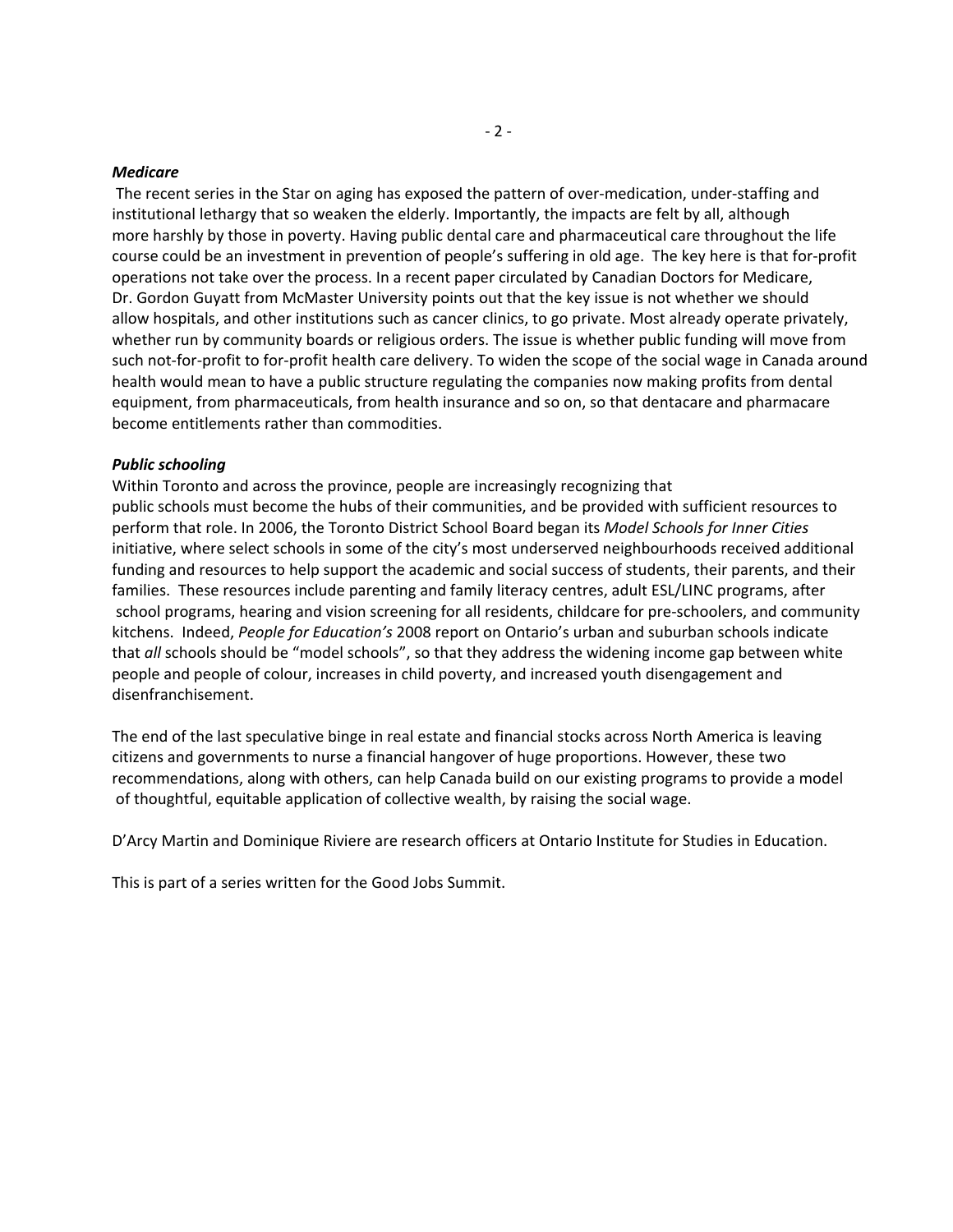## ENDING POVERTY: *The Role of Employment Equity*

#### By: Grace Edward Galabuzi

Almost 20 years after the federal Parliament pledged to end child poverty by the year 2000, Canada still has one of the highest poverty rates in the industrialized world. An important part of the explanation for this sad reality is that, although the root causes of poverty in Canada are structural, they have not always been treated as such. Instead, poor people have been blamed for being poor, with poverty presented as a personal problem for which individuals should take moral responsibility.

This mis‐diagnosis has had a devastating effect on anti‐poverty policy, undermining government and community efforts. Another fact, which has been often ignored, is that poverty is not a generic experience. It is not colour blind or gender blind. Different groups in Canada experience poverty differently, and some more profoundly than others.

Today, racialized people are two to three times more likely to live in poverty than other Canadians. And their experience of poverty accentuates how vulnerable they already are, as racialized people, to life experiences of marginalization, hopelessness, voicelessness, and stigmatization. According to the United Way of Toronto report *Poverty by Postal Code*, in Toronto they made up almost 60% of poor families in 2001. Between 1981 and 2000, while the poverty rate dropped by 28% for others, it jumped by 361% for members of racialized communities.

Income disparities arising from unequal access to labour markets have an adverse affect on a wide range of social indicators of well-being, including a person's health status, housing status, educational attainment, and political participation. Equal access to employment and the availability of good jobs and good workplace conditions are essential to ending poverty and securing the full citizenship of all members of society.

A 2007 Statistics Canada study concluded that for many racialized people who are also immigrants, their place of birth has the strongest overall impact on the social inequality they face. From community dialogues done by the Colour of Poverty Campaign, we know that many racialized people, born here or not, say their racial identity is key to their experience of inequality in many areas, including in finding employment.

It is widely understood that employment is a key element of successful immigrant settlement. Today, the education and skill levels of many immigrants are higher than ever. Education attainment among immigrants arriving over a 30‐year period, beginning in 1970, show a steady improvement. But employment income is in decline relative to similarly skilled Canadian‐born groups over the last 10 years.

This is because opportunities in the labour market are not evenly distributed. Individuals and groups are excluded, implicitly or explicitly, from job opportunities, key information networks, human resource investments, professional development through key assignments, team membership, or decision‐making roles, because of their identities.

Statistics Canada reports that between 1980 and 2005, recent immigrants lost ground relative to their Canadian‐born counterparts. The employment income of immigrant men dropped from 85 cents for each dollar received by Canadian‐born men in 1980 to 63 cents in 2005. The corresponding numbers for recent immigrant women were 85 cents and 56 cents, respectively.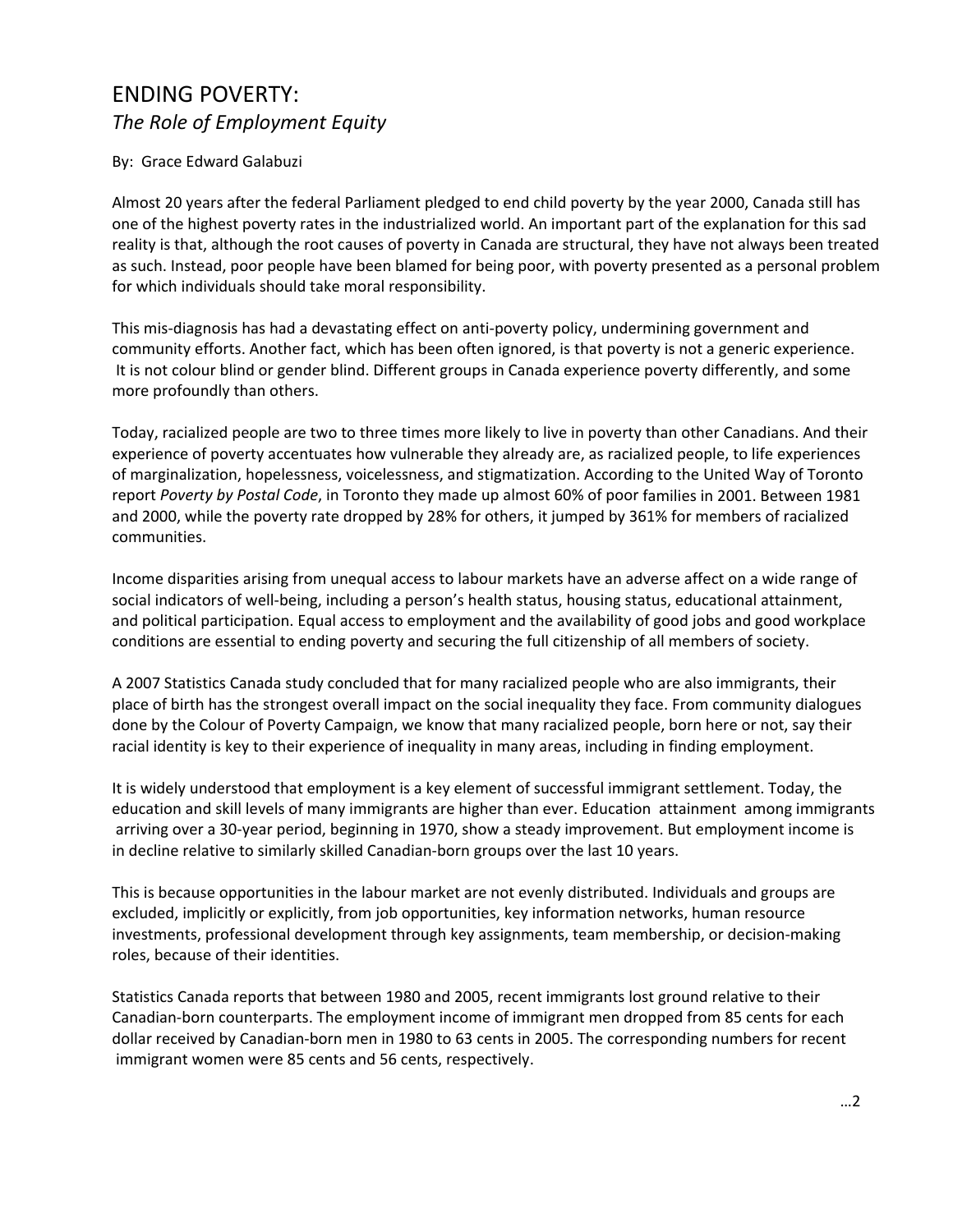Recent immigrant men holding a degree earned only 48 cents to the dollar their university educated Canadian‐born counterparts earned, while the earning gap for non‐university educated immigrants was 61 cents to every dollar earned by their Canadian‐born counterparts. The more educated the immigrant is, the greater is his or her drop in income.

Racialized workers and new immigrants are disproportionately over‐represented in precarious work, as a consequence of their vulnerability. This translates into lower incomes and lower occupational status, and a disproportionate exposure to poverty.

Increasingly, their unequal access to employment is being compounded by economic restructuring and demands for flexibility, which have made precarious employment the fastest growing form of work, whether it's contract, temporary, part‐time, piece‐meal, shift work or self‐employment. This, combined with historical racism and discrimination in employment, makes racialized groups more vulnerable in the Canadian economy.

The loss of well‐paid manufacturing jobs in unionized workplaces, and the overall decline in Canada's economic performance, contributed to this disturbing phenomenon. However, the earnings disparities between recent immigrants and Canadian‐born workers increased not only during the two previous decades, but also between 2000 and 2005, when the economy was doing much better. When income disparities grow in the midst of an economic boom, we need to ask what other factors are contributing to this problem.

Diversity will not be achieved by accident, but by the systematic setting of targets and goals in each workplace: in other words, through employment equity.

Employment equity infuses transparency in the processes that govern our access to and mobility in Canada's workplaces. It promises a comprehensive review of the policies and practices that engender various forms and manifestations of discrimination in employment. And, last but not least, it creates a culture that promotes the expectation of equality in the policies, practices and employment environment in our workplaces and in the Canadian labour market as a whole. Employment equity aims to achieve equal outcomes, or fair distribution, of opportunities.

To make progress in building equitable workplaces, employers need a formal and comprehensive equity plan to help them identify and eliminate barriers to equity in employment, and they need to set equity achievement goals not unlike the performance goals businesses set for their operation. And this process must enjoy the support of senior management. Employers also need a common framework within which to undertake these initiatives. As the Colour of Poverty campaign has argued, the best way to level the playing field for employers and for workers is to implement employment equity legislation. It is an indispensable part of an anti‐poverty strategy.

Grace‐Edward Galabuzi is with the Colour of Poverty Network and teaches at Ryerson University.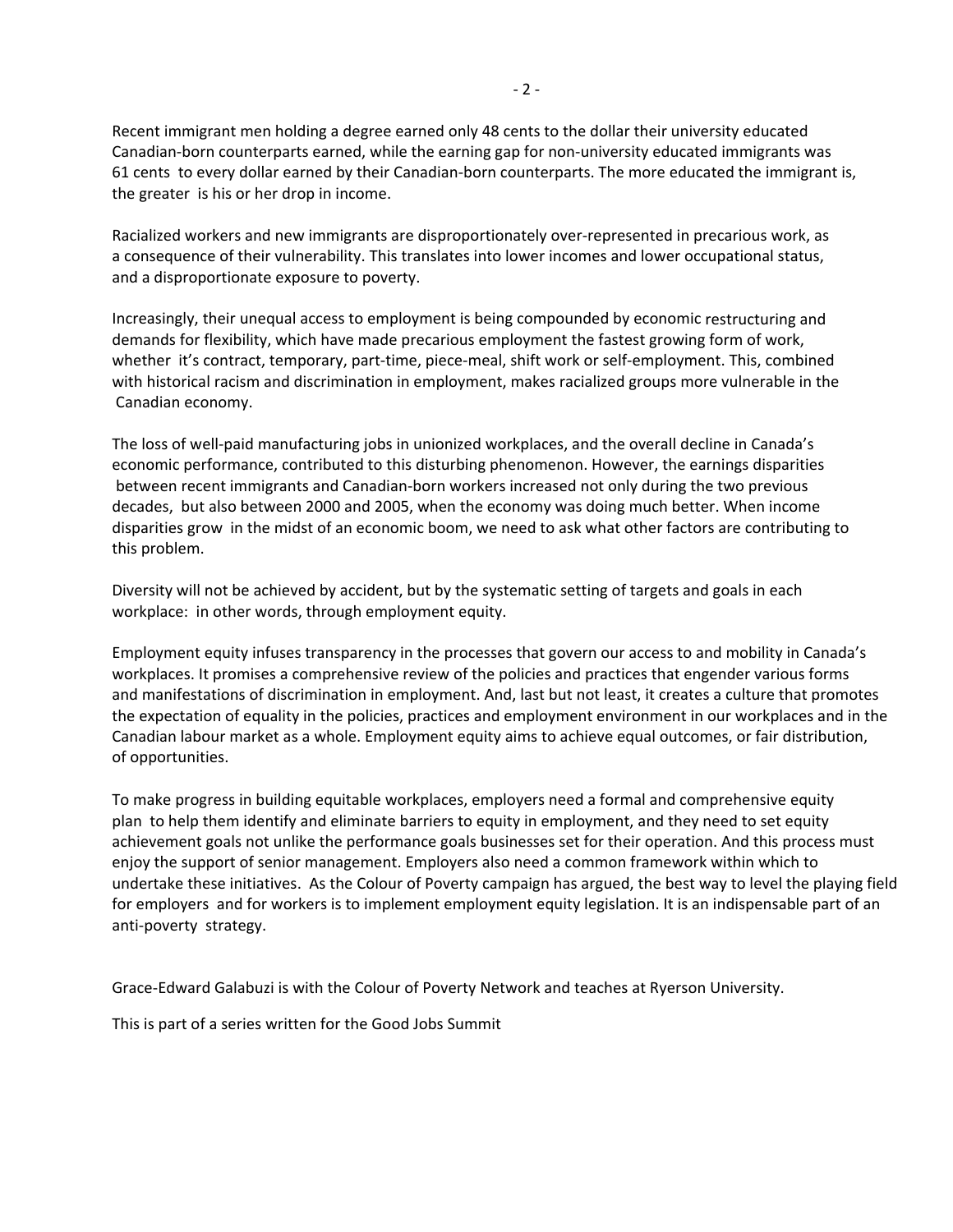## ECONOMIC HARD TIMES CALLS FOR GOOD JOBS STRATEGY

#### By: Mary Gellatly and Sonia Singh

Premier Dalton McGuinty has warned Ontarians that the growing economic crisis means there is belt‐ tightening in store. But all too many Ontario workers in low‐wage and precarious work have been tightening their belts for years. Working long hours at two or more low‐wage jobs with no benefits or protection against violations of basic standards, Ontario workers have done their bit to adjust to a labour market that keeps them working in poverty. Many working families cannot tighten their belts any further.

Much attention has been paid lately to the failure of governments to effectively regulate financial markets which is fueling the job losses in manufacturing and economic slowdown here in Ontario. What has received less attention, however, is how deregulation of our labour laws are enabling employers to push more and more jobs beyond the reach of regulation into low wage substandard work. Central to rebuilding our economy is the establishment and enforcement of a basic floor of employment standards that will raise those who work out of poverty.

People like Norma, a Workers' Action Centre member, have spent years going from one lousy job to the next with little protection against unpaid wages and other violations. Norma earned little over minimum wage at her last job cleaning for a large grocery store chain. But because she was hired indirectly through a contractor she had to jump through hoops to fight for her wages. After weeks of trying, and with the support of the Workers' Action Centre, Norma finally won her pay. But she is still waiting for the Ministry of Labour to make a decision around another cleaning company that also owes her wages for cleaning a popular Toronto restaurant. Norma continues to look for other work – but finds that the only options open to her are more cleaning jobs, working indirectly through temp agencies or contractors for low and insecure wages.

Norma's story paints a picture of a reality where many in Ontario are working, yet still living in poverty. One in four Ontario workers earns \$10 an hour or less. Over 650,000 Canadians work long hours but are still stuck in poverty. Nearly half of low‐income children live with parents who work full time all year long yet they are unable to earn wages that can lift the family out of poverty. Between 1980 and 2000, the poverty rate for non-racialized populations fell by 28% in Toronto, but poverty among racialized families rose by 361%.

Norma's experience is also typical of all too many workers in an increasingly deregulated labour market with outdated and unenforced labour laws. Without effective regulation, employers have been able to create work that shifts the costs and responsibility for its workers on to temp agencies, small contractors and ultimately to workers who can least afford it. For example at the Workers' Action Centre we have worked with cleaners who are told to set up their own business in order to get paid, couriers and other delivery workers who must use their own car and gas for the company without compensation, agency workers who pay fees to get work, and telemarketers who pay for headphones. Workers are bearing more of their employers' cost of doing business.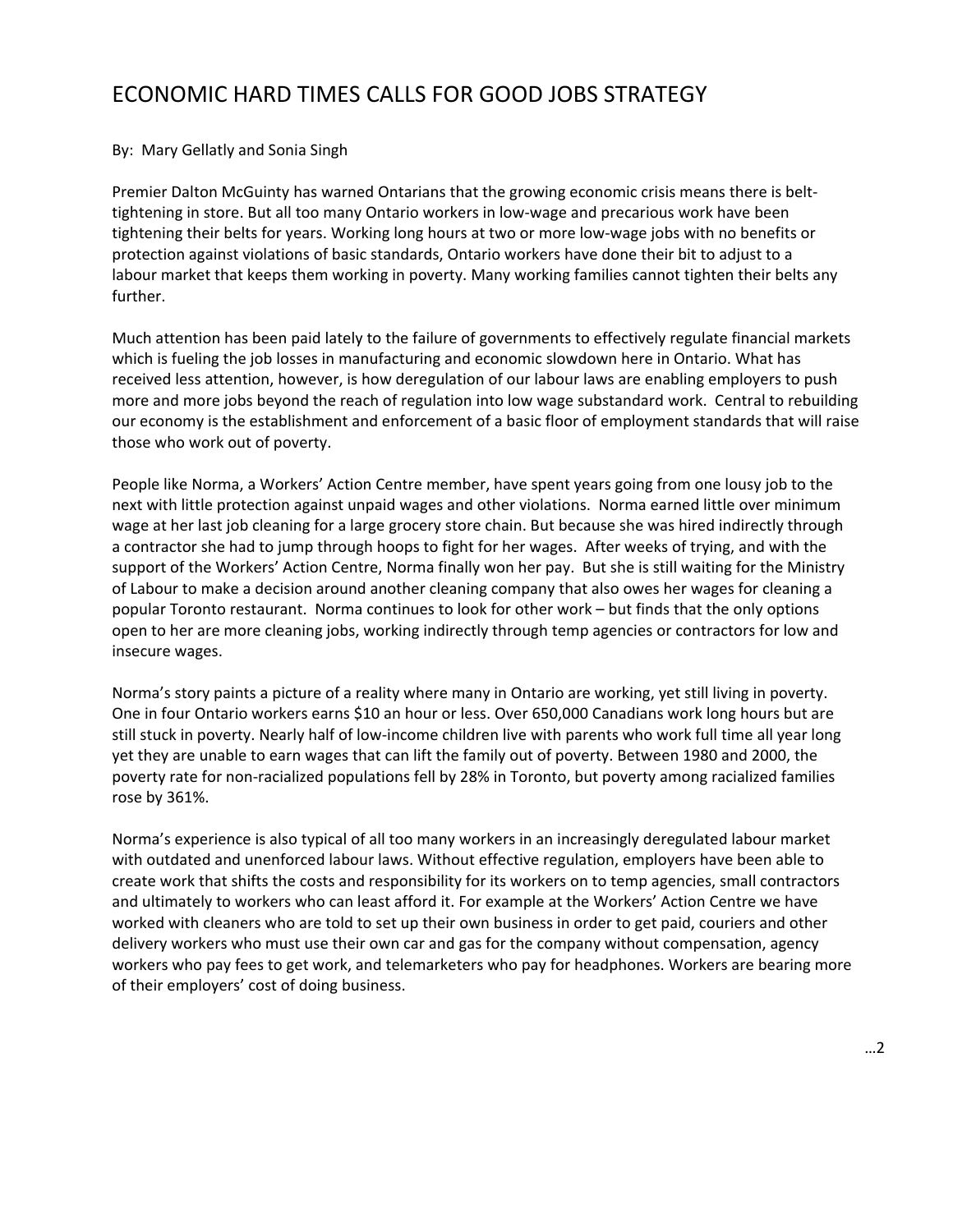The current economic crisis is exacerbating the problem. Communities where manufacturing jobs have been lost report temp agencies popping up at an exponential rate. Permanent jobs with living wages and benefits are being replaced by temporary, low paid jobs with no benefits. In the past six years, Ontario's temporary agency industry grew from a \$1.6 billion to a \$4.6 billion industry according to Statistics Canada. In August, 90% of new jobs created were part-time. One in four jobs were self-employed which for all too many workers means selling your labour for low wages in work without any statutory benefits and job protection.

Just when we need it most as more people are being pushed out of work, our Employment Insurance program is unavailable to many workers who are unable to qualify for benefits. Only 27% of Toronto's unemployed workers were able to get Employment Insurance in 2004. With an accumulated surplus of more than \$50 billion in the EI Account, the Harper government must increase access to benefits, raise the benefit rate and expand spending to pay for labour adjustment and training programs.

Outdated and unenforced labour standards, inaccessible labour adjustment programs and absence of a comprehensive good jobs strategy are pushing more and more workers like Norma into poverty because they face precarious jobs, unpaid wages and poverty wages. It is time for action.

The Ontario government is reviewing changes to the *Employment Standards Act* to protect temp agency workers. This important step must ensure that temp workers, caught in limbo between the agency and the company they work at, must be able to enforce their rights and be treated equally. Both companies must be held responsible when there are violations of the law. Changes to protect temp workers must be embedded in a strategy to update our basic labour standards to protect all workers so that employers don't just respond to the regulation of temp work by moving jobs to other, unforeseen and unregulated practices.

Improving employment standards is just one side of the coin. Workers need to be able to enforce their employment rights while they are on the job. With no protection in the workplace, workers such as Norma must absorb the lost earnings until they can find a new job or be fired. We must see a comprehensive plan to make sure all employers follow the law in all workplaces.

For workers like Norma, there are simply no more notches on the belt. Norma and Workers' Action Centre members will be going to the Good Jobs Summit on November 22, 2008, to share their experiences and ideas for action and be part of a historic call for Good Jobs for All.

Mary Gellatly and Sonia Singh are Community Organizers with the Workers' Action Centre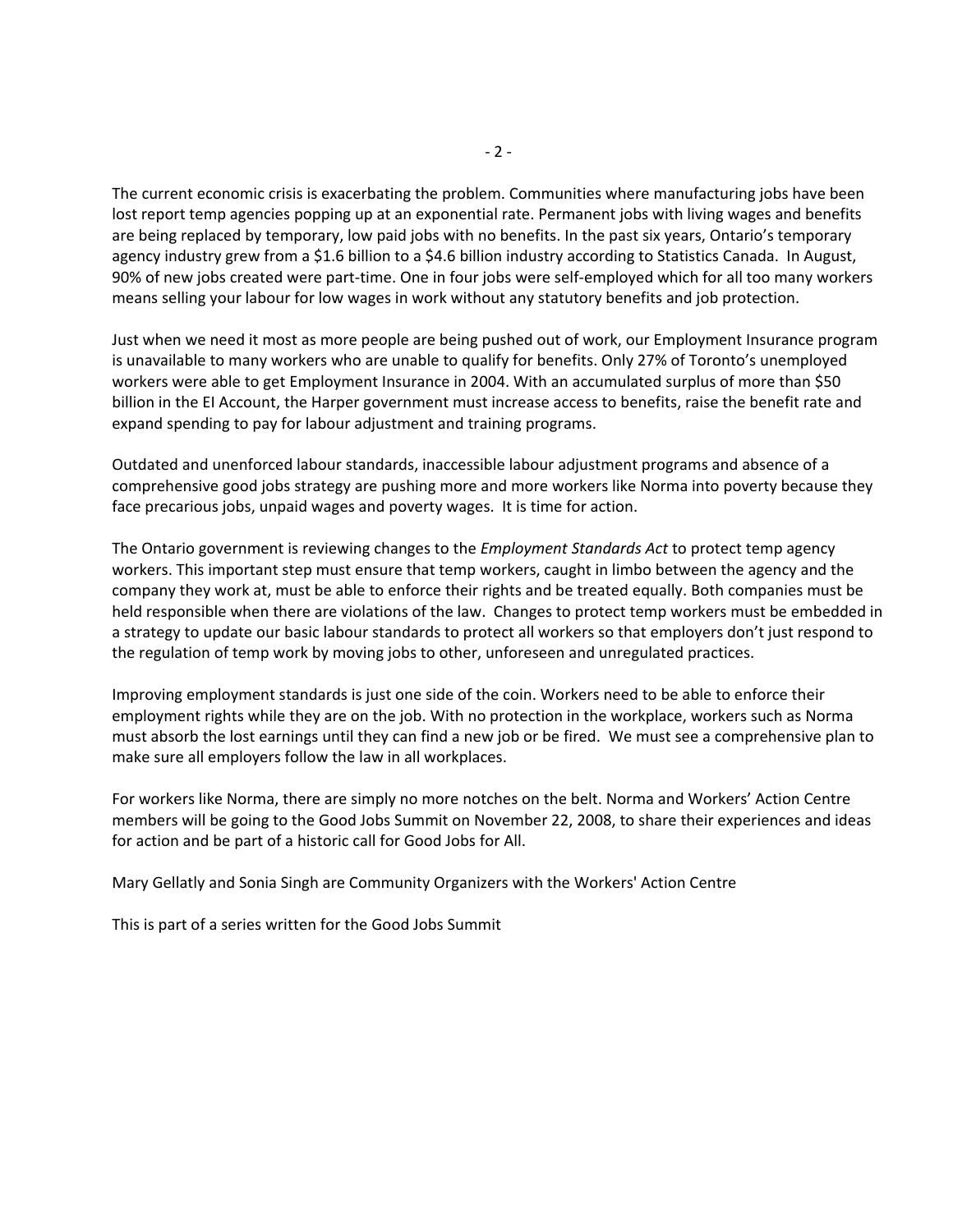## GREEN JOBS ARE THE FUTURE

#### By: John Cartwright

A decade ago the world's leaders gathered in Rio de Janeiro to talk about the environmental crisis created by pollution, deforestation, and climate change. Their concerns led to the creation of the Kyoto protocol on the reduction of greenhouse gases ‐ in which nations committed to reduce the amount of carbon dioxide flowing into the atmosphere. These measures were immediately opposed by the multinational oil cartels, and their massive funding of George Bush's election resulted in the United States attempt to sabotage the Kyoto process.

In Canada powerful corporate voices cried about possible job loss and economic costs in an effort to derail the signing of the accord. Their rhetoric about "job-killing" has a familiar ring - they use it to oppose every policy that restricts their ability to exploit man or nature. The labour movement, on the other hand, has started to advocate that we can have both jobs and a healthier environment. In 1999, the Canadian Labour Congress adopted a resolution to develop a strategy on "green jobs", and a special conference looked at what it would take to create truly sustainable communities and green jobs.

Sustainability is defined as practice which meets the needs of the present without compromising the ability of future generations to meet theirs. Green jobs can include everything from restoring forests and wetlands to teaching children how to be environmentally responsible. Here in Toronto we have had two outstanding examples initiated by unions:

The construction trades in Toronto actively pursued work in retrofitting buildings as a way to provide jobs for their members during the bleak days of the 90's recession. Through the City's "Better Buildings Partnership, hundreds of jobs were created, while building owners saved 30‐50% on utility and energy costs.. CO2 emissions were significantly reduced and air quality in offices often improved

CUPE 416 and the Toronto Environmental Alliance co‐sponsored a proposal for recycling and composting that would have diverted 72% of Toronto's solid waste from landfills, and created 900 new jobs. It was ignored until the Adams Mine fiasco, when it finally became the basis for the Mayor's Task Force 2010 report.

Throughout Europe, the labour movement is involved in many such initiatives. In some cases their standards, such as chlorine‐free bleaching for pulp and paper, have forced Canadian mills to upgrade. In Finland, the Hotel and Restaurant Workers have implemented an eco‐audit at hotels, resorts, and campgrounds. The process resulted in changes to purchasing practices, energy and water consumption, waste management, and food preparation.

Perhaps the most inspiring example is the Blue‐Green Alliance in the U.S., headed up by Steelworker Dave Foster. Its efforts helped create hundreds of new jobs in Pennsylvania by tying energy policy into local production of wind turbines. At their recent conference entitled "Good Jobs, Green Jobs" corporate executives and union leaders agreed that we all need to embrace the environmental imperatives of the new economy. They were brought to their feet by Van Jones, a community organizer from California whose vision of green jobs for inner-city youth showed clearly that equity must also be part of the answer.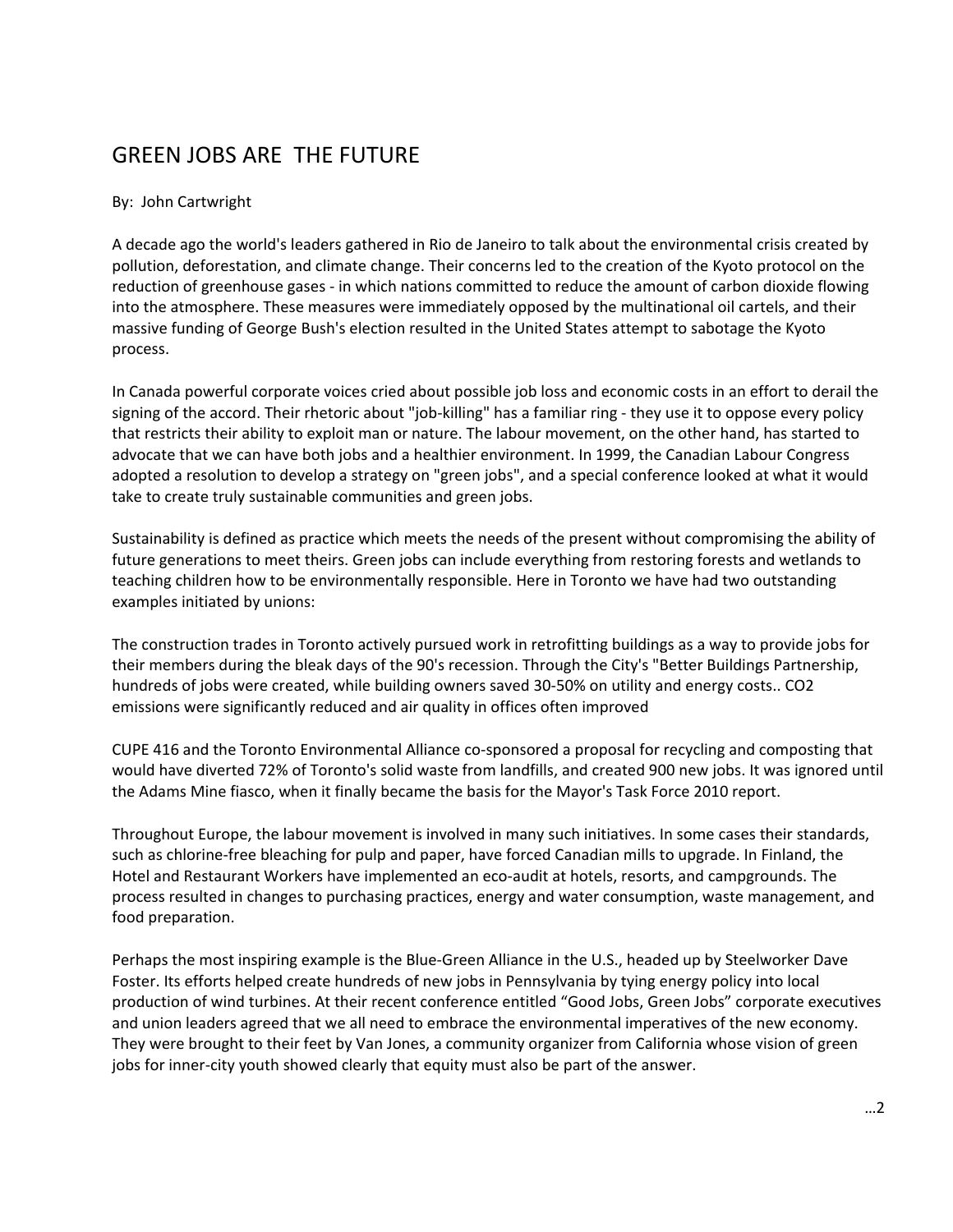In fact, there are examples in enough areas to provide the basis for a comprehensive program of green redesign of every major facet of our economy. In the process, however, some jobs will be displaced. Labour has a strong position on "Just Transition", which calls for funding to provide adequate protection for workers and communities affected by environmental change. The Communications, Energy and Paperworkers Union, which represents thousands of members in the energy sector, supports Kyoto as long as such just transition is included. It concludes that more jobs will be created in alternative energy production than will be lost in the "carbon economy".

Rebuilding our economy into a sustainable one can create jobs ‐ in every sector. From resource extraction to public transit. From redesigning industrial processes that "close the loop" to different crops and food production. From water treatment to demand side management for electricity. The list goes on and on. It benefits the public sector, by making facilities and services more cost effective. That includes the use of "full cost accounting" to measure what is truly good or bad about a particular activity. It includes making our private sector industries more capable of surviving the future challenges as resources shrink and pollution is curtailed. And it will begin to unleash the tremendous economic potentials of environmental technologies.

Can we bring all of these ideas into a campaign that creates the momentum towards real alternatives? Decades ago social movements pushed the political agenda for change, and thousands of activists developed a "world view" that refused to accept the power structure as it stood. Construction workers marched for peace, autoworkers fought apartheid, and steelworkers stood up for women's rights - all because we saw these things as part of the struggle for true social justice.

A new "green" world view could help to inspire the same kind of passion and commitment that are required to challenge the current system. And it could give young activist something to struggle for ‐ jobs and justice, interlinked with saving the ecology of our planet.

John Cartwright is the President of the 195,000 member Toronto & York Region Labour Council.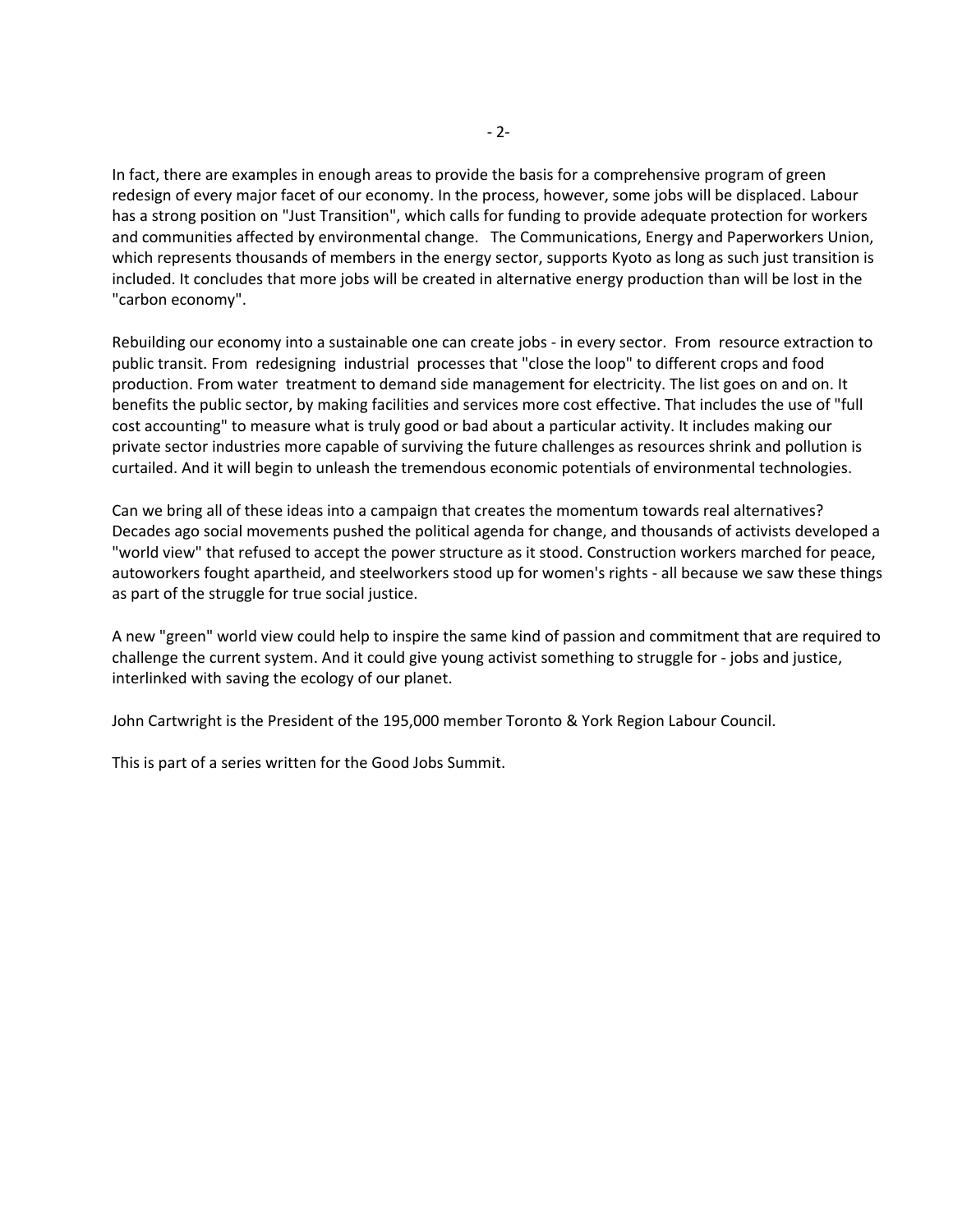## IMMIGRATION AND LABOUR

## By: Karl Flecker

He was a young man in 1947, an immigrant from Jamaica landing in Toronto in the dead of winter. "When I arrived, there were just 1,600 black people in Toronto. We had one black lawyer, no doctor, no dentist. Not even a garbage collector. You just couldn't get jobs" recalls Bromley Armstrong long time labour and civil rights activist.

The young immigrant got involved in the trade union movement fighting for human rights. Often the only racialized worker in a sea of white labour activists, Bromley fought to improve the situation for immigrants coming to Canada‐‐new comers who were systematically excluded from jobs, accommodation and access to services such as being served in restaurants.

What has changed with Canada's immigration policy since Bromley and others arrived?

Canada has long been dependent upon immigrants to build the countries infrastructure; to work the fields and pick crops; to tend to the very young and very old. Initially, many settlers to this native land came from Europe ‐‐ Britain, Ireland, France, Italy or the Ukraine to name a few source countries. While others came from more colourful places China, India or the Caribbean.

No matter the home these immigrants left behind, they all laboured here to build a new life, a new community ‐‐ this country. Many endured exploitive working conditions like those who helped build the nations railroads, in addition to discriminatory policies like the Chinese head tax. Hundreds of other potential newcomers sat for months on a passenger boat in Vancouver's harbour in the early 1900's in an unsuccessful bid to begin a new life here. The government of the time, kept them out using discriminatory immigration policies. Depending on where you were from, was a colour coded struggle.

Bromley Armstrong and others like him, often supported by the labour movement fought against these injustices. These activists demanded government establish laws; like the provincial Fair Employment and Fair Accommodation Practices Acts designed to protect racialized individuals, no matter where they came from.

Their demands were followed with action.

These largely black activists conducted sit-ins in at restaurants, testing to see if owners would serve Canada's newest and colourful newcomers. Armstrong played a figurative role in these sit‐ins, on one occasion calmly demanding service from a bigoted restaurant owner, who was angrily wielding a meat cleaver in his restaurant kitchen. Justice was eventually served.

In the 1950's though the numbers of racialized newcomers' was relatively small compared to settlers from Europe, their experiences were severe and their contributions for justice were considerable.

Immigrants are increasingly racialized.

Since the 70's immigrants coming to Canada increasingly originate from countries other than Europe. In 1986, 70% of newcomers hailed from Asia, Latin America, and the West Indies. Today, nearly 85% of immigrants are born in regions of the world other than Europe. Racialized immigrants are the primary source of Canada's population and workforce growth.

The question still remains: are immigrants getting served equally today?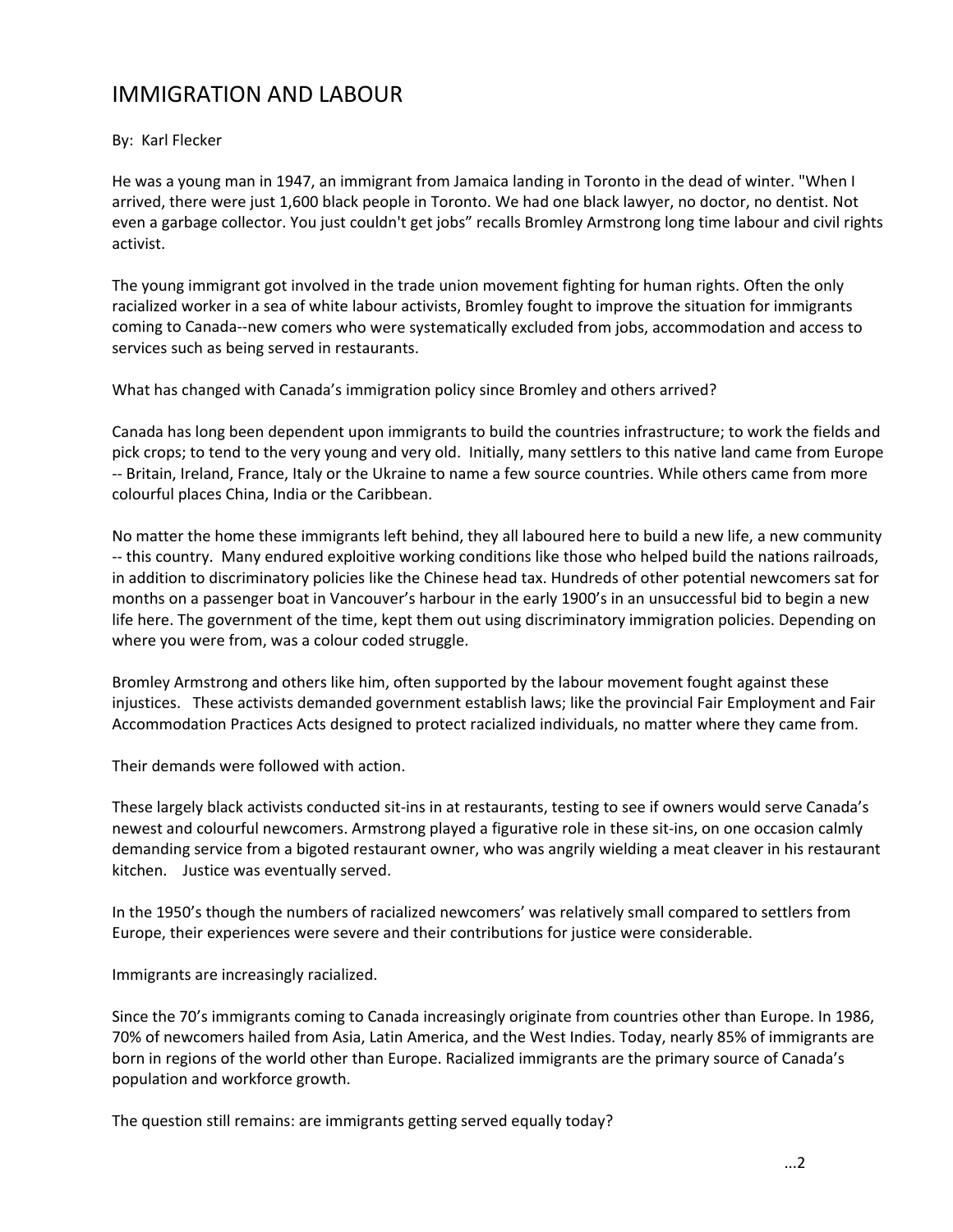More than two decades of data show that since the 70's immigrants persistently earn less and are congregated in occupations that don't utilize their credentials and international experience fairly. Statistics Canada reveals that immigrants and particularly racialized immigrants have higher unemployment rates and are more likely to earn significantly less than their non‐racialized counterparts, despite being more credentialed. Furthermore it takes at least 10 years for a racialized immigrant to attain wage parity.

As we near the point were immigrants will account for nearly all of Canada's population growth, their income levels are an important determinant for all Canadians. Failure by governments to aggressively address this persistent economic and social justice inequity will be far reaching. As the chief economist for the TD Financial group put it, "if we let immigrants fall behind, all of Canada will join them."

Despite this clarion call for change, the Conservative led minority government appears to be deaf to the need for racially just and transformative policies.

Under Harper, Canada is now embracing immigration policies that prefer temporary residents such as migrant workers who are both largely racialized and not coincidentally, afforded lesser rights and much reduced wages and highly exploitative working conditions. Since 2006, the number of migrant workers in Canada has increased by more than 122%, and in 2007, the number of temporary workers (201,057) rivalled permanent immigrants (236, 758). In some provinces migrant workers actually outnumber permanent immigrants.

At the same time, the Conservatives allocated nearly 85\$ million dollars to enable employers faster access to migrant workers. Meanwhile there are still no meaningful wage and workplace protections for these vulnerable workers. Consider by comparison the Conservative's allocated a mere \$6.4M towards the creation of Foreign Credential Referral Office. The FCRO is little more than a revolving door for permanent immigrants' desperate to have their international credentials recognized. It can do little more than refer immigrants to one or more of the already 400 existing professional regulatory bodies tasked to assess credentials

Evidently there is more interest in importing a temporary workforce rather than investing in a permanent one. In addition, for the near million largely colourful newcomers waiting for years in the queue for citizenship, the Federal government stealthy changed the rules of selection. In 2008, they gave the Immigration Minister unprecedented powers to fast track some categories of immigrants and discard others.

In the rush for more security and surveillance, workplaces are now routinely using racial profiling and discriminatory practices. For example, workers with dual citizenship are subjected to invasive security clearance investigations. For some, workers are prevented from doing their jobs, or climbing a career ladder simply based on where they were born.

The canvas of Canada is changing like never before. The painting includes an aging population. Canada has fewer and fewer children and an increased reliance on racialized immigrants to colour its population, workforce and economy.

Yet our immigration and labour integration policies are operating in starkly black and white tones. They are determined; it seems to keep some at the table from being equal.

Bromley fought his way to the table, but the fight for true equality has yet to be served.

Karl Flecker is the National Director of the Canadian Labour Congress Anti‐racism and Human Rights Dept.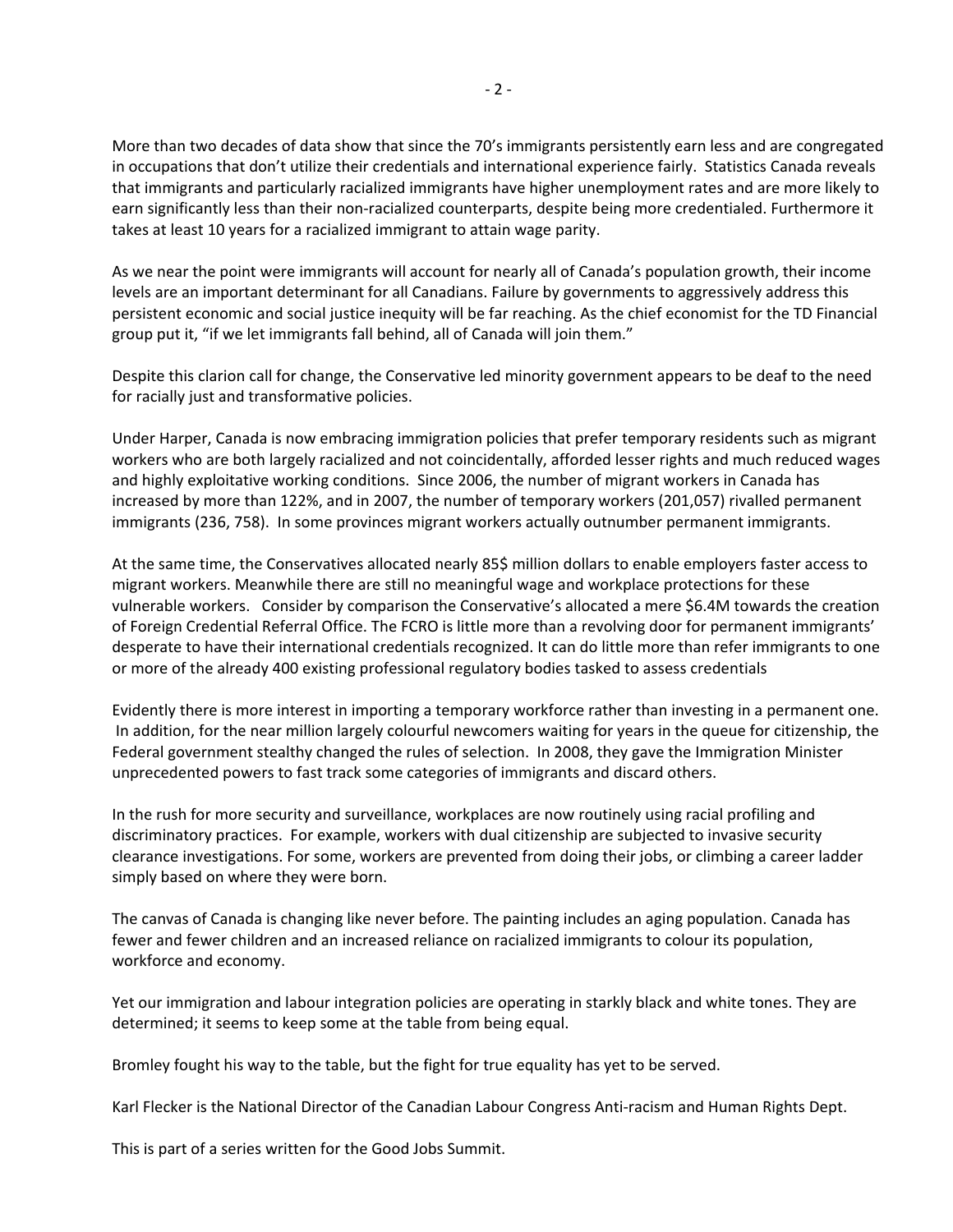## RICH CITY, POOR CITY

## By: J David Hulchanski

"We heard as well about parents whose struggle to hold down two or three jobs leaves them with no time or energy to parent, of youth being humiliated by the obviousness of their poverty, of the impact of *precarious and substandard housing on their ability to study and learn and engage with friends, and*  about the numerous other daily stresses of living on the margins of a prosperous society. " (Review of the Roots *of Youth Violence*, Vol. 1, p.31)

We learned last week that among the roots of youth violence is the lack of good jobs -- jobs that support a family, jobs that support an average lifestyle, jobs that support good quality housing. Though we already knew this, as a society we need to stop moving in the opposite direction.

It wasn't too long ago that our language did not include terms like "good jobs," "bad jobs," or "the working poor." How could you work and be poor?

Many people today are working more than fulltime and are poor. They have no choice but to live in the growing number of very poor neighbourhoods. Money buys choice. Many neighbourhoods are becoming poor in the sense that most of the residents are living in poverty, and poor in the sense that housing, public services, and transit access are all inferior relative to the rest of the city.

The growing polarization between rich and poor is happening in part because of the loss of average middle income jobs.

There used to be far fewer concentrations of disadvantage in Toronto. In the early 1970s about two‐thirds of the City of Toronto's neighbourhoods (66%) were middle income – within 20% of the average individual income of the metropolitan area. By 2005, the middle income group of neighbourhoods had declined to less than one third (29%).

The trend is the same in the communities around the city's boundaries -- the 905 area. The number of middle income neighbourhoods declined by 25%, from 86% to 61%, during the same period. Now 20% of the neighbourhoods in the 905 area have very low average individual incomes, compared to none in 1970.

This income polarization – the decline of the middle group with growth in the two extreme poles – is not only a general trend among Toronto's population, but it is also on the basis of where we live.

The city of Toronto is now divided into increasingly distinct zones. One zone of tremendous wealth and prosperity, about 20% of the city, located mainly along the Yonge corridor and stretching east and west along Bloor and Danforth. Average household income is \$170,000 in 2005, 82% of the population is white, only 4% are recent immigrants (arriving 2001 to 2006), and only2% are Black. Some of these neighbourhoods are more white and have fewer foreign born residents in 2005 than in 1995.

In contrast, there is a huge zone of concentrated disadvantage. It is still located in part in the traditional inner city neighbourhoods, but now is also in the inner suburbs, the car-oriented areas built during the 1960s and 1970s. This is 40% of the city, about 1.1 million people. Close to one-third of residents live in poverty (are below the low-income cut-off measure used by the federal government). Only 34% are white, 15% are recent immigrants, and 12% are Black.